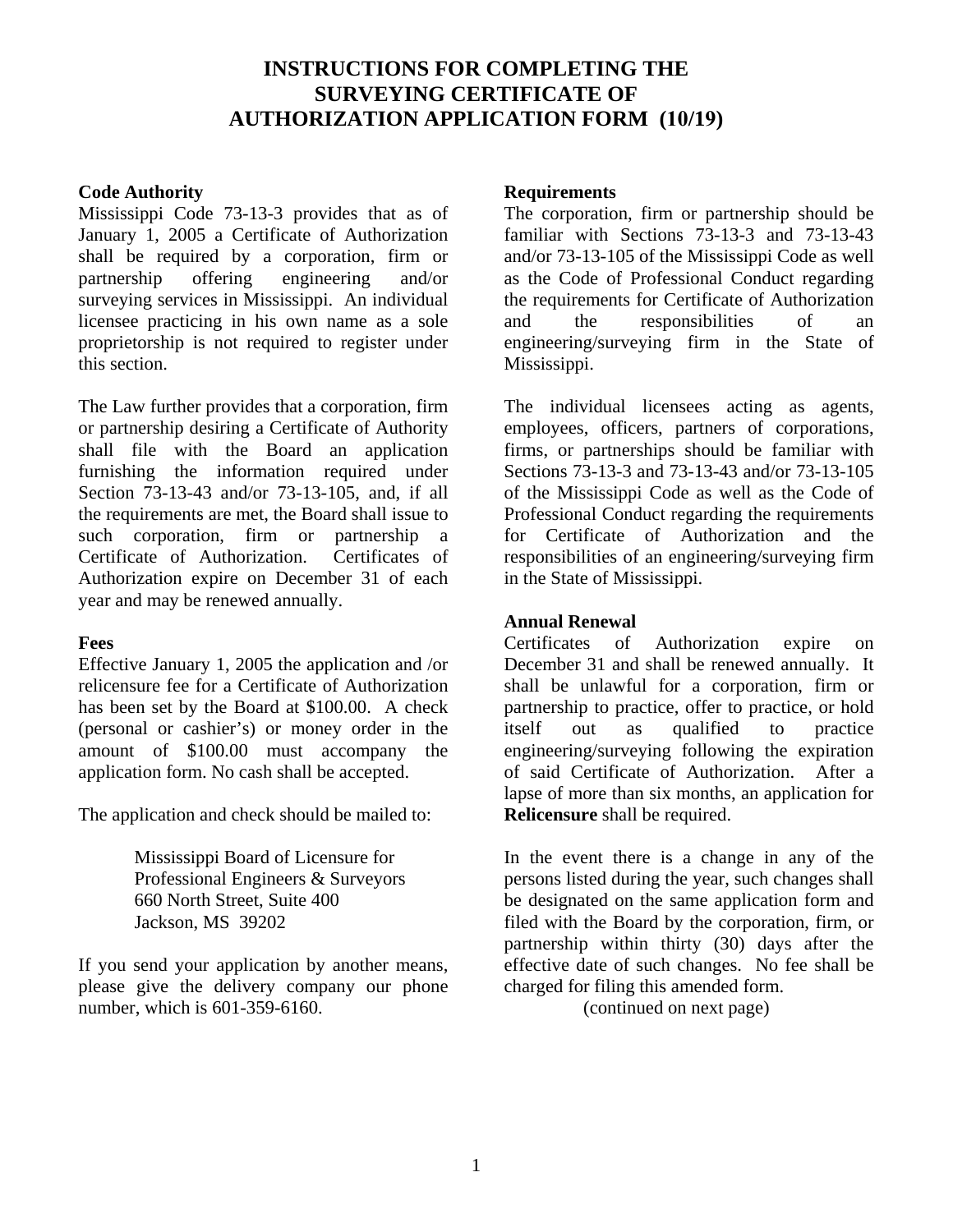## **INSTRUCTIONS FOR COMPLETING THE SURVEYING CERTIFICATE OF AUTHORIZATION APPLICATION FORM**

Note: The application cannot be processed until the licensee who signs under items 3 or 5 is licensed and current. Furthermore, a Professional Surveyor who renders occasional, part-time, or consulting surveying services to a corporation, firm, or partnership may not be designated as being responsible for the professional activities of the firm. **APPLICATIONS MUST BE TYPED**, USING YOUR COMPUTER OR A TYPEWRITER; HANDWRITTEN APPLICATIONS WILL NOT BE ACCEPTED FOR PROCESSING.

**Question 1:** Furnish name of business, address, and telephone number of principal office

**Question 2:** Indicate type of business, whether engineering or surveying. A separate COA is required for each service.

**Question 3:** Identify which PS, currently licensed in Mississippi, has been designated by your corporation or firm as the Principal Surveyor acting on behalf of your corporation or firm. **The Designated Principal Surveyor should be a principal officer (President, Vice-President, or Secretary) or partner in the firm.** If the Designated Principal Surveyor is neither the President, a Vice-President, Secretary, Partner, or Member (for an LLC), then you must enclose a copy of a **Corporate Resolution** verifying that this Professional Surveyor makes significant technical and/or contractual judgments on behalf of the firm which would affect the firm's professional reputation and liability.

The application must be signed by the Mississippi Principal PS. The designated PS licensee must respond to the questions regarding previous disciplinary actions, felony convictions, and nolo contendere pleas, and should attach explanations and copies of orders as appropriate. Be sure to include proof that all stipulations of disciplinary orders or legal convictions have been met.

If you are not applying for an initial (first time) COA but instead you are submitting an *amended* COA application in order to renew it for another year, the designated licensee only needs to report any disciplinary actions, felony convictions and nolo contendere pleas that have occurred *since the firm's last annual renewal*.

Completion of this question is not required of a partnership.

**Question 4:** List the names and titles of all primary officers. List the Mississippi License Numbers where applicable. Primary Officers shall be defined as President, Vice-President and Secretary.

Completion of this question is not required of a partnership.

**Question 5:** List all partners. List Mississippi PS License Numbers where applicable.

Completion of this question is not required of a firm or corporation.

*Supplemental sheets may be submitted if additional space is required in answering certain questions.*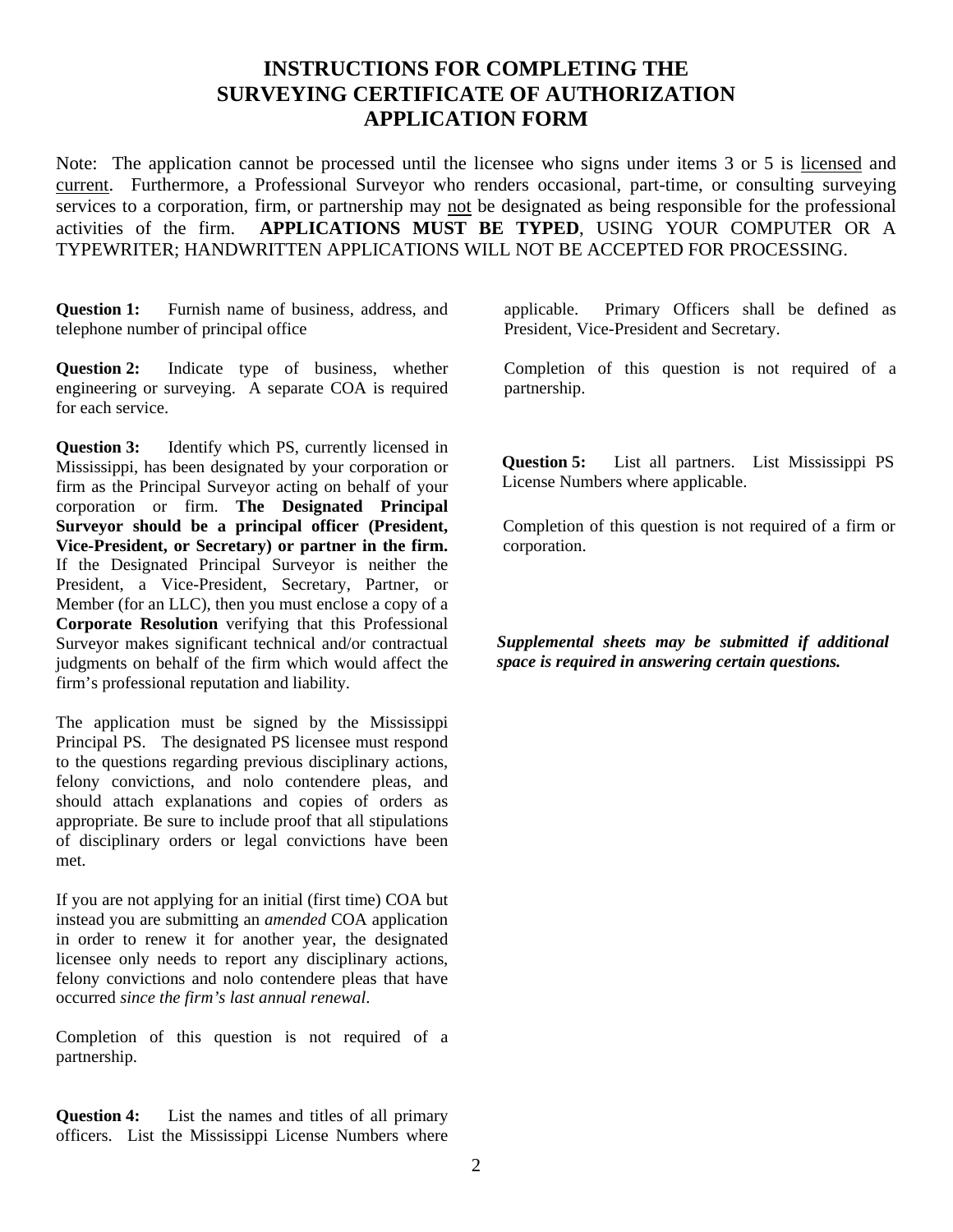|                                                                                                                                                                                                                                                                          | For Board Use Only 10/2019                                                                                                                                                                                                                                                                                                                                                                                                               |
|--------------------------------------------------------------------------------------------------------------------------------------------------------------------------------------------------------------------------------------------------------------------------|------------------------------------------------------------------------------------------------------------------------------------------------------------------------------------------------------------------------------------------------------------------------------------------------------------------------------------------------------------------------------------------------------------------------------------------|
|                                                                                                                                                                                                                                                                          | Received:                                                                                                                                                                                                                                                                                                                                                                                                                                |
| <b>Mississippi Board of Licensure</b>                                                                                                                                                                                                                                    |                                                                                                                                                                                                                                                                                                                                                                                                                                          |
| for Professional Engineers and Surveyors<br>660 North Street, Suite 400<br><b>Jackson, MS 39202</b><br>$(601)$ 359-6160 Fax $(601)$ 359-6159<br>www.pepls.ms.gov                                                                                                         | Fee:<br>$\label{eq:2.1} \frac{1}{\sqrt{2\pi}}\int_{\mathbb{R}^3}\left \frac{d\mathbf{r}}{d\mathbf{r}}\right ^2\left \frac{d\mathbf{r}}{d\mathbf{r}}\right ^2\left \frac{d\mathbf{r}}{d\mathbf{r}}\right ^2\left \frac{d\mathbf{r}}{d\mathbf{r}}\right ^2\left \frac{d\mathbf{r}}{d\mathbf{r}}\right ^2\left \frac{d\mathbf{r}}{d\mathbf{r}}\right ^2\left \frac{d\mathbf{r}}{d\mathbf{r}}\right ^2\left \frac{d\mathbf{r}}{d\mathbf{r}}$ |
|                                                                                                                                                                                                                                                                          | COA No.: S                                                                                                                                                                                                                                                                                                                                                                                                                               |
|                                                                                                                                                                                                                                                                          | Date Issued:                                                                                                                                                                                                                                                                                                                                                                                                                             |
| <b>SURVEYING</b><br><b>CERTIFICATE OF AUTHORITY</b><br><b>Application Form</b>                                                                                                                                                                                           | <b>Fee Schedule:</b><br>Original/Relicensure Fee \$100.00<br>Renewal Fees \$50 online;                                                                                                                                                                                                                                                                                                                                                   |
|                                                                                                                                                                                                                                                                          | Amended Application - no fee due                                                                                                                                                                                                                                                                                                                                                                                                         |
| This $\Box$ original $\Box$ relicensure $\Box$ amended $\Box$ renewal application is hereby made for authorization<br>to offer Surveying Services in the State of Mississippi as a:                                                                                      |                                                                                                                                                                                                                                                                                                                                                                                                                                          |
| $\Box$ Corporation $\Box$ Firm $\Box$ Partnership $\Box$ Professional Association $\Box$ LLC $\Box$ LLP $\Box$ Other                                                                                                                                                     |                                                                                                                                                                                                                                                                                                                                                                                                                                          |
| 1. Name of Business: 1. 2008. The Contract of Business: 2. 2008. The Contract of Business: 2. 2008. The Contract of Business: 2. 2008. The Contract of Business: 2. 2008. The Contract of Business: 2. 2008. The Contract of B                                           |                                                                                                                                                                                                                                                                                                                                                                                                                                          |
|                                                                                                                                                                                                                                                                          |                                                                                                                                                                                                                                                                                                                                                                                                                                          |
|                                                                                                                                                                                                                                                                          |                                                                                                                                                                                                                                                                                                                                                                                                                                          |
|                                                                                                                                                                                                                                                                          |                                                                                                                                                                                                                                                                                                                                                                                                                                          |
| Phone: $($ ) -<br>Fax: $( )$<br>$\sim 100$ km s $^{-1}$                                                                                                                                                                                                                  |                                                                                                                                                                                                                                                                                                                                                                                                                                          |
|                                                                                                                                                                                                                                                                          |                                                                                                                                                                                                                                                                                                                                                                                                                                          |
| (If you offer engineering services, a separate certificate of authority is required under Title 73, Chapter 13, Mississippi Code of<br>1972. Forms are available on the website.)                                                                                        |                                                                                                                                                                                                                                                                                                                                                                                                                                          |
| Please furnish the Mississippi Engineering COA number, if offering engineering services: COA E-                                                                                                                                                                          |                                                                                                                                                                                                                                                                                                                                                                                                                                          |
|                                                                                                                                                                                                                                                                          |                                                                                                                                                                                                                                                                                                                                                                                                                                          |
| <b>3. Designated Principal Surveyor:</b>                                                                                                                                                                                                                                 | Title:                                                                                                                                                                                                                                                                                                                                                                                                                                   |
| a principal officer* (president, vice-president, or secretary) or partner* of the firm with management                                                                                                                                                                   |                                                                                                                                                                                                                                                                                                                                                                                                                                          |
| responsibility for the firm's surveying practice, who makes significant technical and/or contractual                                                                                                                                                                     |                                                                                                                                                                                                                                                                                                                                                                                                                                          |
| judgments on behalf of the firm which would affect the firm's professional reputation and liability.)                                                                                                                                                                    |                                                                                                                                                                                                                                                                                                                                                                                                                                          |
| As the Mississippi Principal Professional Surveyor, I am currently in good standing with the Board. I further<br>certify by my signature that the information contained in this form is correct including the list of licensed<br>PS's shown in items #5, if applicable. |                                                                                                                                                                                                                                                                                                                                                                                                                                          |
| Miss. PS Lic. No.<br><b>Signature of Mississippi Principal PS</b>                                                                                                                                                                                                        | <b>Date</b>                                                                                                                                                                                                                                                                                                                                                                                                                              |
| Have you ever been disciplined by any state licensing authority?                                                                                                                                                                                                         | $***$                                                                                                                                                                                                                                                                                                                                                                                                                                    |
| Have you been convicted of a felony OR pleaded "nolo contendere" to a criminal charge?<br>** If you answered 'yes', explain on a separate sheet and label: Addendum.                                                                                                     | **                                                                                                                                                                                                                                                                                                                                                                                                                                       |

<sup>1</sup>